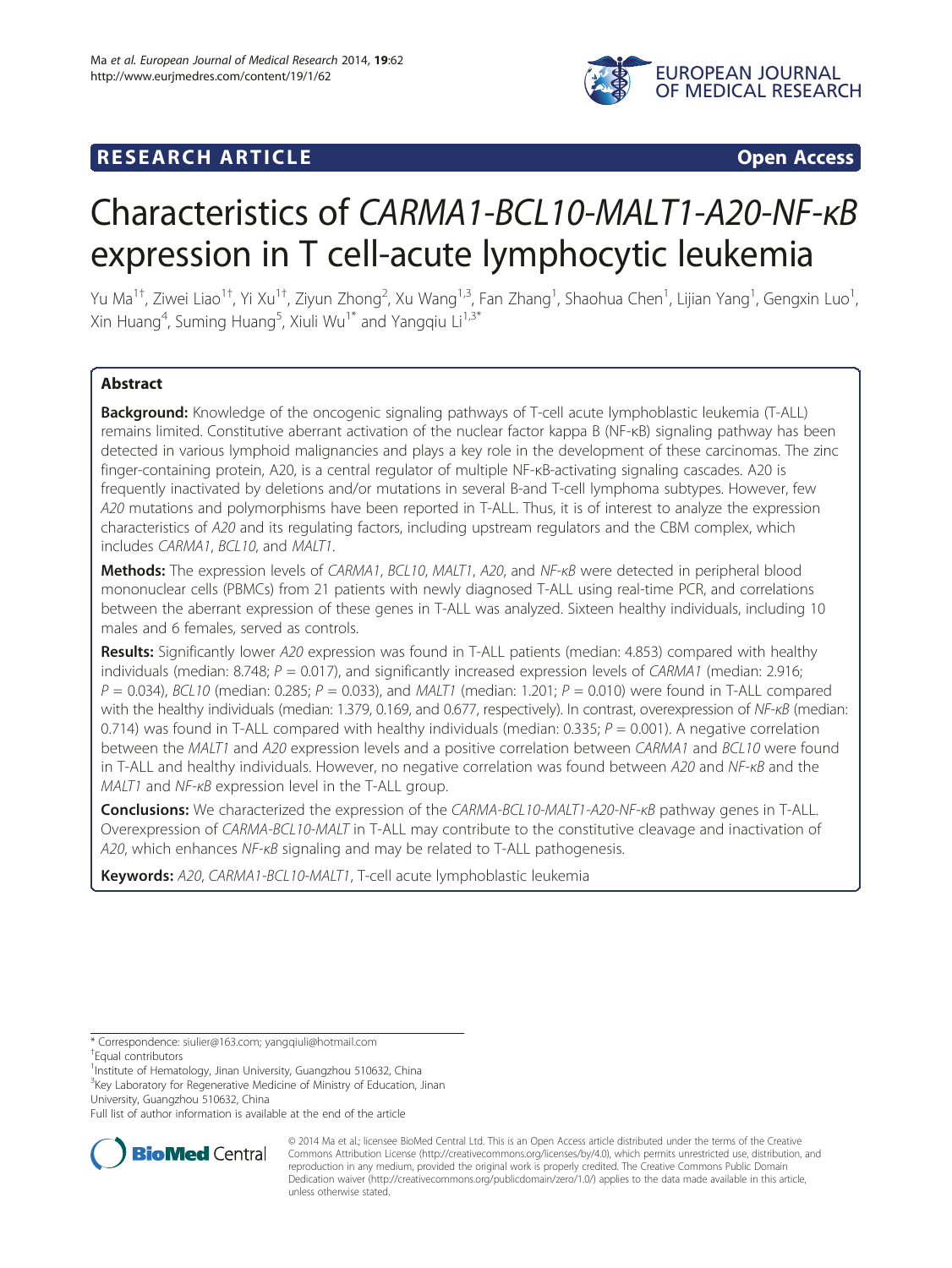# Background

T-cell acute lymphoblastic leukemia (T-ALL), which accounts for 15% of all newly diagnosed ALL cases in children and 20 to 25% of ALL cases in adults, results from clonal malignant T-cell proliferation, is an aggressive malignancy that does not respond well to chemotherapy, and has poorer prognosis than its B-cell counterpart [[1-3](#page-4-0)]. The cellular biology and pathogenesis of T-ALL are relatively complex, and these might be related to the different original malignant T-cell clone, e.g., T-ALL cases with two malignant T-cell clones or a mono-malignant T-cell clone have different gene expression patterns [\[4](#page-4-0)-[6](#page-4-0)]. It has also been reported that the acute and lymphoma subtypes of adult T-cell leukemia/lymphomas are genomically distinct; thus, they may develop tumors via different genetic pathways as suggested by comparative analysis of their genomic profiles [\[7\]](#page-4-0). Complex acquired genetic aberrations include chromosomal translocations, and gene rearrangements and mutations, resulting in the abnormal expression of oncogenes such as Notch1, TAL1 (T-cell acute lymphoblastic leukemia 1), and BCL11B (B-cell chronic lymphocytic leukemia/lymphoma 11B), which may be associated with advanced disease and resistance to treatment [\[8](#page-4-0)-[14\]](#page-4-0). In contrast, abnormal T-cell activation is vital for cellular transformation, and various signaling pathways are triggered by the T-cell receptor that play key roles in controlling T-cell activation. For example, recent findings define MALT1 (mucosa-associated-lymphoid-tissue lymphoma-translocation gene 1) as a protein with proteolytic activity that controls T-cell activation by regulating key molecules in T-cell receptor (TCR)-induced signaling pathways [\[15](#page-4-0)]. Moreover, a number of studies have shown that in A20 (tumor necrosis factor-α-induced protein 3; TNFAIP3), which is a nuclear factor kappa B (NF-κB) negative regulator, genetic alterations are frequently found in lymphomas, suggesting that there may be a link between the altered immune response and leukemogenesis [[16-](#page-4-0)[23](#page-5-0)]. Furthermore, it was shown that TCR stimulation induces the recruitment of A20 into a CBM complex containing CARMA1 (caspase-recruitment domain (CARD) containing membrane-associated guanylate kinase protein 1, also called CARD11), adaptor protein Bcl-10 (B-cell lymphoma 10), and MALT1 (paracaspase mucosa-associated lymphoid tissue lymphoma translocation gene 1), leading to MALT1-mediated A20 processing. MALT1 cleaves human A20 after arginine 439 and impairs its NF-κB-inhibitory function. A20 is a substrate of MALT1, underscoring the importance of MALT1 proteolytic activity in the 'fine tuning' of TCR signaling [[24](#page-5-0)].

A20 is frequently inactivated by deletions and/or mutations in several lymphoma subtypes including B- and T-cells [\[16-](#page-4-0)[22](#page-5-0)]. Recently, bi- and monoallelic A20 deletions in a high proportion of Sezary syndrome patients and a biallelic A20 deletion in the Sezary syndromederived cell line SeAx were identified. Furthermore, A20 inhibition activates the NF-κB pathway, thereby increasing the proliferation of normal T-cells [\[17](#page-4-0)]. Interestingly, we recently found that there are rare A20 mutations and polymorphisms in T-ALL [[25](#page-5-0)]. Therefore, it is of interest to analyze the expression characteristics of A20 and its regulating factors, including upstream components of the CBM complex, which includes CARMA1, BCL10, and MALT1 [\[24,26-28](#page-5-0)], which is expected to provide new insight in the abnormal molecular regulation on Tcell activation. In this study, we characterized the gene expression pattern of A20, as well as the gene expression levels of its upregulating factors CARMA1-BCL10- MALT1 and its target factor NF-κB in T-ALL.

# **Methods**

# Samples

The samples used in this study were derived from 21 newly diagnosed, untreated patients with T-ALL, including 17 males and 4 females (4 to 66 years old; median age: 23.5 years). Sixteen healthy individuals including 10 males and 6 females (17 to 45 years old; median age: 26 years) served as controls. Peripheral blood mononuclear cells (PBMCs) were isolated from heparinized venous blood by Ficoll-Paque gradient centrifugation. RNA extraction and cDNA synthesis from PBMCs were performed according to the manufacturer's instructions. All human peripheral blood samples were obtained with consent from the human subjects. All procedures were conducted according to the guidelines of the Medical Ethics Committee of the Health Bureau of Guangdong Province in China, and ethical approval was obtained from the Ethics Committee of the Medical School of Jinan University.

# Quantitative real-time RT-PCR (qRT-PCR)

The sequences of the primers used for CARMA1, BCL-10,  $MALTI$ , A20, and  $NF\nu$  gene amplification are listed in Table [1.](#page-2-0) The expression level of the CARMA1, BCL-10, MALT1, A20, NF-κB, and β2-microglobulin ( $β2M$ ) genes was determined by SYBR Green I real-time PCR as previously described [\[4](#page-4-0)[,25,29,30](#page-5-0)]. The relative amounts of the genes of interest and the  $\beta 2M$  reference gene were measured in two independent assays. The specific, amplified PCR products were analyzed by melting curve analysis. The data are presented as the relative expression of the genes of interest compared with the internal control gene as determined by the  $2(^{-\Delta CT})$  method [[4,](#page-4-0)[28](#page-5-0)-[30](#page-5-0)].

# Statistical analysis

Two independent-samples Mann-Whitney U tests were performed to compare the median expression level of each gene between patients with T-ALL and control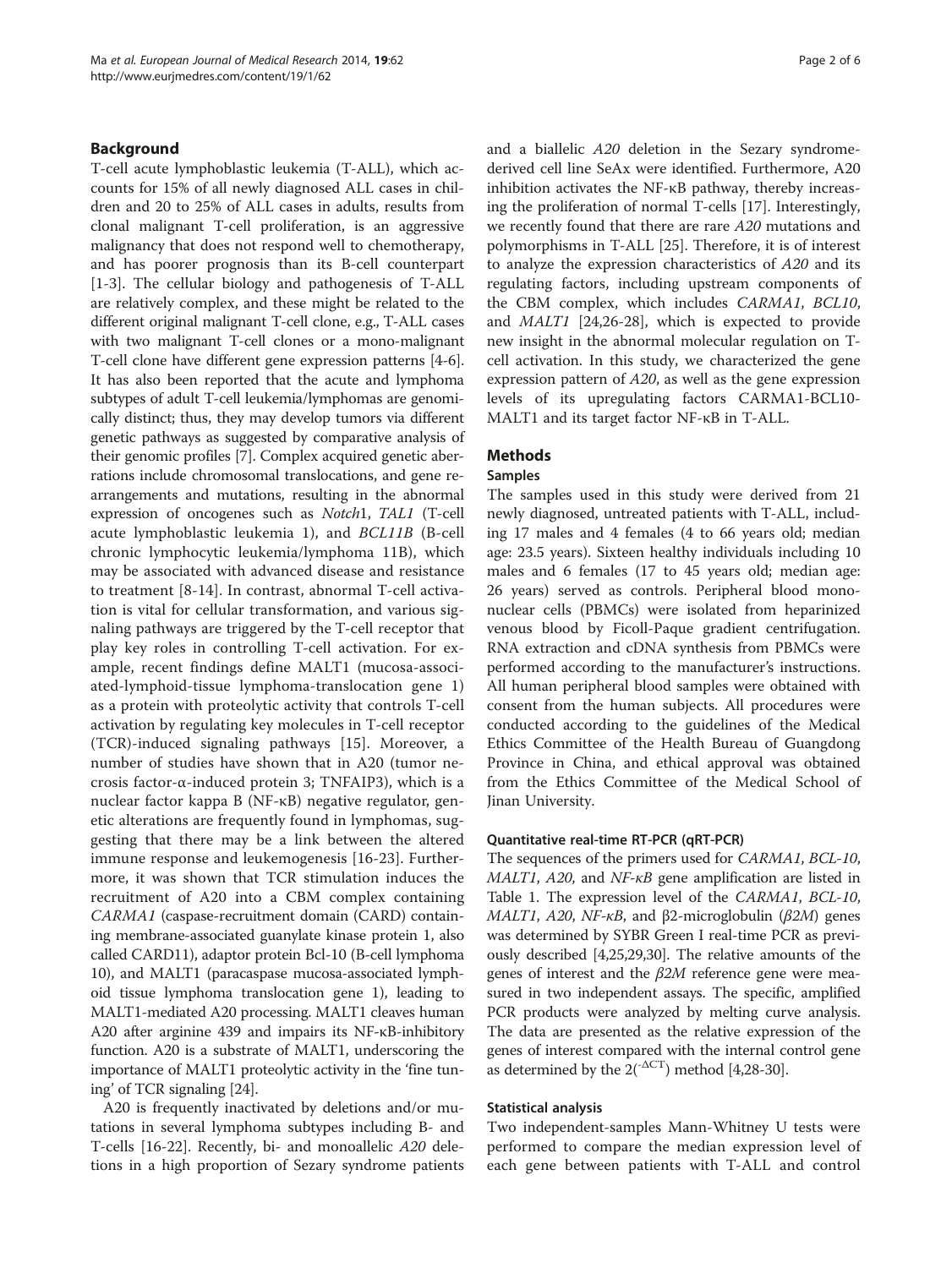<span id="page-2-0"></span>Table 1 List of primers used for real-time RT-PCR

| Primer                 | Sequence                     |
|------------------------|------------------------------|
| CARMA1-f               | 5'-ttgtgggagaatgtggagtgt-3'  |
| CARMA1-r               | 5'-tgccccttggtatgtagaatg-3'  |
| <b>BCI 10-f</b>        | 5'-cccgctccgcctcctctcctt-3'  |
| BCL10-r                | 5'-ggcgcttcttccgggtccg-3'    |
| MALT1-f                | 5'-tcttggctggacagtttgtga-3'  |
| MALT1-r                | 5'-gctctctgggatgtcgcaa-3'    |
| $A20-f$                | 5'-ctgggaccatggcacaactc-3'   |
| $A20-r$                | 5'-cggaaggttccatgggattc-3'   |
| $NF$ - $\kappa$ $B$ -f | 5'-ccacaagacagaagctgaag-3'   |
| $NF$ - $\kappa$ B-r    | 5'-agatactatctgtaagtgaacc-3' |
| $\beta_2$ M-f          | 5'-tacactgaattcacccccac-3'   |
| $\beta_2$ M-r          | 5'-catccaatccaaatgcggca-3'   |

individuals. Spearman correlation and linear regression analyses were used to determine the association between different genes in different groups. A  $P < 0.05$  was considered statistically significant [[29,30](#page-5-0)].

# Results and discussion

Despite significant improvement in our understanding of T-ALL biology and pathogenesis, knowledge of the oncogenic signaling pathways involved in T-ALL remains limited. Constitutive aberrant activation of the NF-κB signaling pathway has been detected in various lymphoid malignancies, and it plays a key role in the development of these tumors. A20 is a central regulator involved in the negative feedback regulation of multiple NF-κBactivating signaling cascades [[16,18](#page-4-0)[,31\]](#page-5-0). Recently, numerous studies showed that A20 is inactivated by deletions and/or mutations in several lymphoma subtypes, including T-cell lymphomas [\[16](#page-4-0)[-22\]](#page-5-0), and A20 inhibition results in constitutive NF-κB activation in tumor cells. These data indicate that A20 inactivation might play a role in malignant T-cells. Bi- and monoallelic A20 deletions in a high proportion of Sezary syndrome patients were identified [[16](#page-4-0)]; however, mutations and polymorphisms in A20 rarely occur in T-ALL [\[24\]](#page-5-0). Thus, it is of interest to characterize the A20 expression pattern in T-ALLs containing an A20 deletion. In this study, we examined the A20 expression level and found significantly lower A20 expression in T-ALL patients (median: 4.853) compared with healthy individuals (median: 8.748;  $P = 0.017$ ) (Figure [1A](#page-3-0)). Thus, we hypothesized that A20 downregulation may be due to abnormal upstream regulation.

Antigen receptor-mediated NF-κB activation in lymphocytes relies on the formation of a large multi-protein complex containing CARMA1, BCL10, and MALT1 (CBM). MALT1 has proteolytic activity and controls T-cell activation by regulating NF-κB pathways [\[14](#page-4-0)[,31](#page-5-0)], and it mediates rapid proteolytic cleavage and A20 inactivation [\[23\]](#page-5-0). Studies in MALT1-deficient mice have demonstrated an essential role for MALT1 in TCR- and B-cell receptor-mediated functions [[15](#page-4-0)[,28\]](#page-5-0). The CARMA1- BCL10-MALT1 pathway is pathologically altered in several lymphoma subtypes [\[32\]](#page-5-0), including activated B-cell-like diffuse large B-cell lymphoma (ABC-DLBCL) [[33](#page-5-0)]. The CARMA1-BCL10-MALT1 pathway also plays a central role in TCR signaling that results in T-cell activation and proliferation [\[24,26](#page-5-0)-[28,34\]](#page-5-0). In this study, we attempted to characterized alterations in the CBM genes in T-ALL. We examined the expression levels of the CARMA1, BCL10, and MALT1 genes, and significantly increased expression levels of *CARMA1* (median: 2.916;  $P = 0.034$ ), *BCL10* (median: 0.285;  $P = 0.033$ ), and *MALT1* (median: 1.201;  $P = 0.010$ ) were found in T-ALL patients compared with healthy individuals (median: 1.379, 0.169, and 0.677, respectively) (Figure [1B](#page-3-0)–D). High expression of the CBM genes indicates significantly high leukemic T-cell activation, and high MALT1 expression might mediate A20 downregulation, which was found in the same T-ALL samples. This finding may also partially explain the lower expression level of A20 in T-ALL. Because CBM mediates TCR-induced NF-κB during T-cell activation, we further analyzed the expression level of  $NF$ - $\kappa B$ , and as expected, NF-κB overexpression (median: 0.714) was found in T-ALL patients compared with healthy controls (median: 0.335;  $P = 0.001$ ) (Figure [1](#page-3-0)E). Overall, we show that the abnormal expression of CBM and A20 in T-ALL cells may be related to the abnormal proliferation of malignant T-cells. This result is consistent with the finding that A20 is also a putative tumor suppressor in T-cell malignancies such as Sézary syndrome. In contrast, such abnormal expression characteristics may be considered as biomarkers or target factors in T-ALL.

Overexpression of CARMA1 was reported in angioimmunoblastic T-cell lymphoma and peripheral T-cell lymphoma, and it was linked to poor prognosis in a report by Fujiwara et al. [[35](#page-5-0)]. Additionally, in a genome profile analysis of aggressive adult T-cell leukemia/lymphoma, CARMA1 was found to be a potential 7p22 amplification target gene in the lymphoma but not acute subtype. This finding suggests that the acute and lymphoma subtypes are genomically distinct; thus, they may develop tumors via distinct genetic pathways [\[7](#page-4-0)]. However, there are few reports of CBM molecular aberrations or dysfunction in T-ALL [\[4](#page-4-0)]. In this study, we found that all of the CBM genes were upregulated, resulting in the downregulation of  $A20$  and upregulation of  $NF$ - $\kappa B$ , which may be a common characteristic of abnormal proliferation and activation in T-cell malignancies. Therefore, it is suggested that such overexpressed genes may be considered potentially attractive targets for the development of T-ALL therapeutics. It is well known that NF-κB is a target for multiple myeloma therapy via proteasome inhibitors such as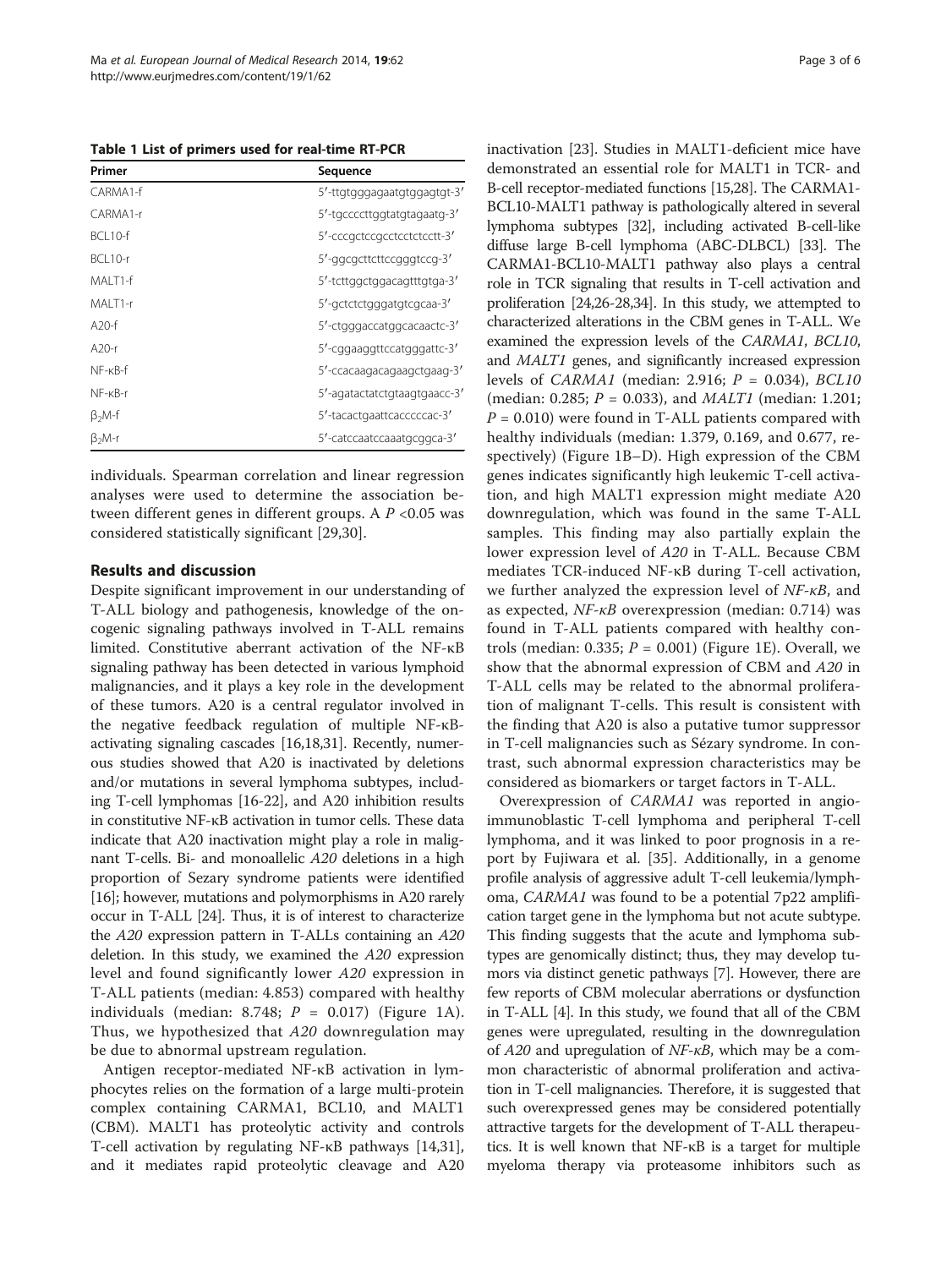<span id="page-3-0"></span>

bortezomib [\[36\]](#page-5-0), which was also recently used in combined therapy for T-cell malignancies [\[37,38](#page-5-0)]. Moreover, two kinds of small molecule inhibitor for MALT1 have been reported recently. One of them is the phenothiazine derivative mepazine, which has been shown to have promising anticancer properties in subtypes of B-cell lymphoma and could also be used in the treatment of lymphocytemediated autoimmune pathologies such as multiple sclerosis [[39](#page-5-0)]. The other one is MI-2 which binds directly to MALT1 and irreversibly suppresses protease function, and displays selective activity against ABC-DLBCL cell lines in vitro and xenotransplanted ABC-DLBCL tumors in vivo. It would be worthy to investigate the anti-T-ALL effect of such Malt1 inhibitors [\[40\]](#page-5-0).

We further analyzed associations between the expression patterns of the CBM, A20, and NF-κB genes. A20 is generally cleaved by MALT1; thus, the expression level of MALT1 should be negatively correlated with the A20 and MALT1 expression pattern [\[41\]](#page-5-0). We found a negative correlation between the MALT1 and A20 expression levels (rs =  $-0.806$ ,  $P = <0.0001$ ) in the healthy individual (Figure 2A) and T-ALL patient groups ( $rs = -0.450$ ,  $P =$ 0.041; Figure 2B) as expected. A negative correlation was found between the A20 and NF-κB expression levels

 $(rs = -0.847, P < 0.0001; Figure 2C)$  in healthy individuals, as expected, while there was no significant correlation between the A20 and NF-κB expression levels in T-ALL patients ( $rs = 0.0208$ ,  $P = 0.929$ ; Figure 2D). Moreover, the negative correlation was lost, and whether this is due to abnormal CMB regulation remains an open question. A positive correlation between the MALT1 and NF-κB expression level was also found in healthy controls (rs =  $0.641$ ,  $P = 0.001$ ; Figure 2E), while there was no significance in the correlation between genes in the T-ALL group ( $rs = 0.193$ ,  $P = 0.402$ ; Figure 2F). Moreover, we found a significant positive correlation between the gene expression levels of CARMA1 and BCL10 in healthy individuals (rs =  $0.513$ ,  $P = 0.042$ ; Figure 2G) and T-ALL patients ( $rs = 0.572$ ,  $P = 0.007$ ; Figure 2H). Overall, this result indicates that MALT1, A20, and NF-κB lose their normal expression pattern at the molecular level, and their manner of regulation in T-ALL may be more complex. In our previous studies, we found two T-ALL patients with two malignant Vδ1 and Vδ2 T-cell clones who had poor outcome, and high expression of the Notch1 and CARMA-BCL10-MALT1-A20-NF-κB pathway genes in this biclonal T-ALL patient group compared with a mono-malignant Vα T-cell clone was found [\[4](#page-4-0)]. Based

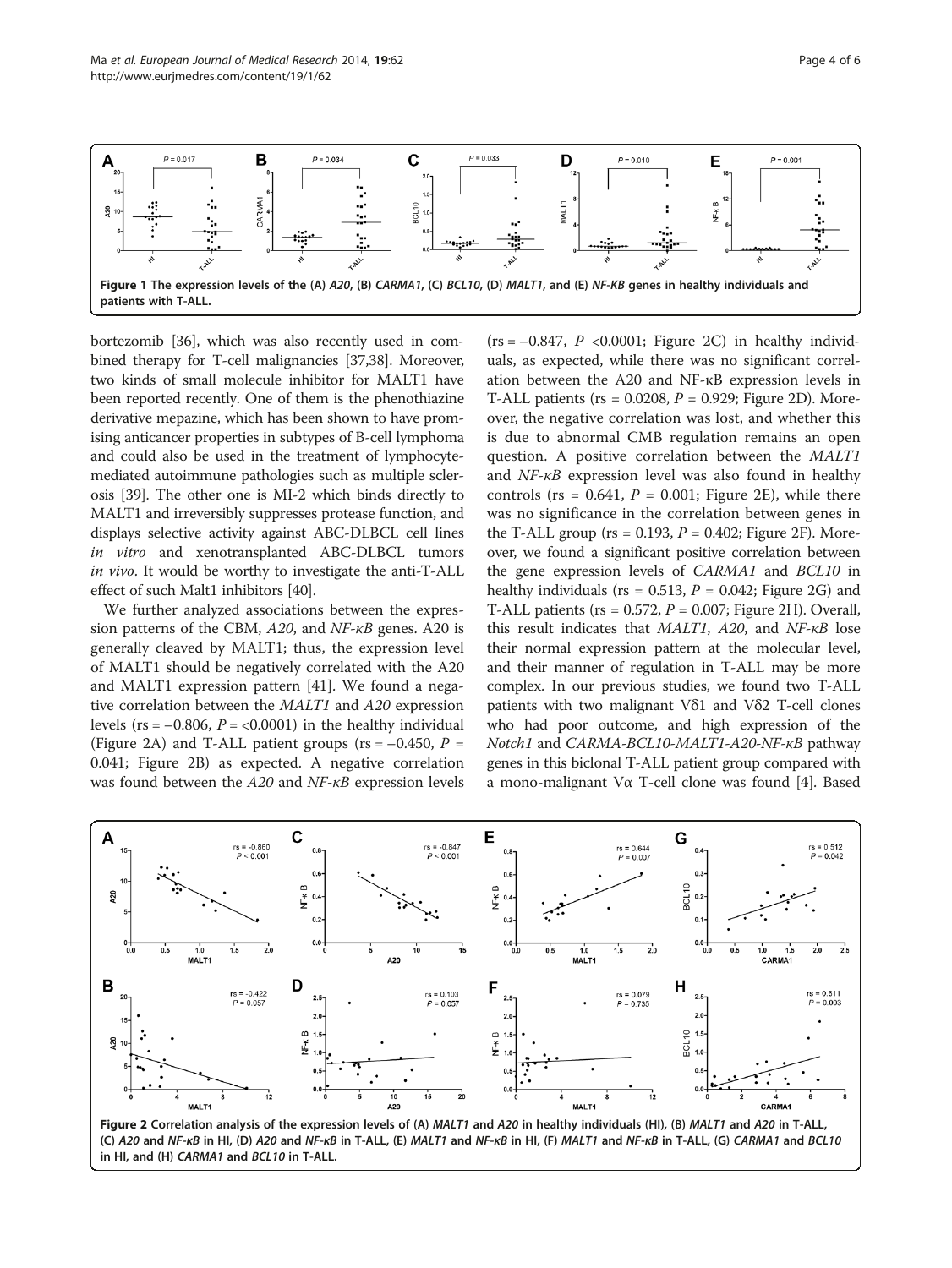<span id="page-4-0"></span>on our data, it is worth further investigating whether the different expression patterns of the CARMA-BCL10- MALT1-A20-NF-κB pathway genes may be a biomarker for a genomically-distinct subtype of T-ALL or a prognostic biomarker for T-ALL. Increasing new genetic markers for ALL have been found to have prognostic impact [[42\]](#page-5-0).

# Conclusions

We first characterized the expression pattern of the CARMA-BCL10-MALT1-A20-NF-κB pathway genes and found that overexpression of CBM genes in T-ALL may cause constitutive cleavage and inactivation of A20 to enhance NF-κB signaling, contributing to the pathogenesis of T-ALL. Thus, this pathway may be considered a potentially attractive target for the development of T-ALL therapeutics. However, this finding is based only on results from a limited case analysis and further research involving more samples is needed to determine representative results. Moreover, the change of protein levels of this pathway are needed to confirm this, especially for target therapeutic strategy in T-ALL.

#### Abbreviations

ABC-DLBCL: Activated B-cell-like diffuse large B-cell lymphoma; A20: Tumor necrosis factor alpha-induced protein 3 (TNFAIP3); Bcl-10: B-cell lymphoma 10; BCL11B: B-cell chronic lymphocytic leukemia/lymphoma11B); β2M: β2-microglobulin; CARMA1: Caspase-recruitment domain (CARD) containing membrane-associated guanylate kinase protein 1 (CARD11); CBM: CARMA1, BCL10, and MALT1; MALT1: Mucosa-associated-lymphoid-tissue lymphomatranslocation gene 1; NF-κB: Nuclear factor κB; PBMCs: Peripheral blood mononuclear cells; qRT-PCR: Quantitative real-time RT-PCR; T-ALL: T-cell acute lymphoblastic leukemia; TCR: T-cell receptor.

## Competing interests

The authors declare that they have no competing interests.

#### Authors' contributions

YQL and XLW contributed to the concept development and study design. YM, LHZ, YX, ZYZ, XW, and FZ performed the real-time PCR. SHC and LJY performed PBMC isolation, RNA extraction, and cDNA synthesis. GXL and XH were responsible for the collection of clinical data. YQL, XLW, SUH, YM, and LHZ coordinated the study and helped draft the manuscript. All authors read and approved the final manuscript.

#### Acknowledgments

This study was supported by grants from the National Natural Science Foundation of China (Nos. 91129720, 81100384), the Guangdong Science & Technology Project (2012B050600023), Science and Technology Innovation Key Project of Guangdong Higher Education Institutes (kjcxzd1013), the Medical Science Foundation of Guangdong Province (A2014371), and the Guangdong provincial undergraduate training program for innovation and entrepreneurship (1055912064).

## Author details

<sup>1</sup>Institute of Hematology, Jinan University, Guangzhou 510632, China. <sup>2</sup>Department of Medicine, Imperial College London, St Mary's Campus, London W2 1PG, UK. <sup>3</sup>Key Laboratory for Regenerative Medicine of Ministry of Education, Jinan University, Guangzhou 510632, China. <sup>4</sup>Department of Hematology, Guangdong General Hospital (Guangdong Academy of Medical Sciences), Guangzhou 510080, People's Republic of China. <sup>5</sup>Department of Biochemistry and Molecular Biology, College of Medicine, University of Florida, Gainesville, FL 32610-3633, USA.

Received: 4 September 2014 Accepted: 28 October 2014 Published online: 11 November 2014

#### References

- 1. Aifantis I, Raetz E, Buonamici S: Molecular pathogenesis of T-cell leukaemia and lymphoma. Nat Rev Immunol 2008, 8:380–390.
- 2. Morris JC, Waldmann TA, Janik JE: Receptor-directed therapy of T-cell leukemias and lymphomas. J Immunotoxicol 2008, 5:235–248.
- 3. Pui CH, Relling MV, Downing JR: Acute lymphoblastic leukemia. N Engl J Med 2004, 350:1535–1548.
- 4. Zheng H, Wang X, Ma Y, Xu B, Chen S, Yang L, Wu X, Przybylski GK, Huang S, Ye T, Li Y: The TCR gammadelta repertoire and relative gene expression characteristics of T-ALL cases with biclonal malignant Vdelta1 and Vdelta2 T cells. DNA Cell Biol 2014, 33:49–56.
- 5. Gimenes-Teixeira HL, Lucena-Araujo AR, Dos Santos GA, Zanette DL, Scheucher PS, Oliveira LC, Dalmazzo LF, Silva-Junior WA, Falcao RP, Rego EM: Increased expression of miR-221 is associated with shorter overall survival in T-cell acute lymphoid leukemia. Exp Hematol Oncol 2013, 2:10.
- 6. Chen S, Huang X, Zheng H, Geng S, Wu X, Yang L, Weng J, Du X, Li Y: The evolution of malignant and reactive γδ + T cell clones in a relapse T-ALL case after allogeneic stem cell transplantation. Mol Cancer 2013, 12:73.
- 7. Oshiro A, Tagawa H, Ohshima K, Karube K, Uike N, Tashiro Y, Utsunomiya A, Masuda M, Takasu N, Nakamura S, Morishima Y, Seto M: Identification of subtype-specific genomic alterations in aggressive adult T-cell leukemia/ lymphoma. Blood 2006, 107:4500–4507.
- 8. Vanura K, Vrsalovic MM, Le T, Marculescu R, Kusec R, Jager U, Nadel B: V(D)J targeting mistakes occur at low frequency in acute lymphoblastic leukemia. Genes Chromosomes Cancer 2009, 48:725–736.
- 9. Lin C, Zheng H, Wang C, Yang L, Chen S, Li B, Zhou Y, Tan H, Li Y: Mutations increased overexpression of Notch1 in T-cell acute lymphoblastic leukemia. Cancer Cell Int 2012, 12:13.
- 10. Zou J, Li P, Lu F, Liu N, Dai J, Ye J, Qu X, Sun X, Ma D, Park J, Ji C: Notch1 is required for hypoxia-induced proliferation, invasion and chemoresistance of T-cell acute lymphoblastic leukemia cells. J Hematol Oncol 2013, 6:3.
- 11. Liu N, Zhang J, Ji C: The emerging roles of Notch signaling in leukemia and stem cells. Biomark Res 2013, 1:23.
- 12. Patel B, Kang Y, Cui K, Litt M, Riberio MS, Deng C, Salz T, Casada S, Fu X, Qiu Y, Zhao K, Huang S: Aberrant TAL1 activation is mediated by an interchromosomal interaction in human T-cell acute lymphoblastic leukemia. Leukemia 2014, 28:349-361.
- 13. Huang X, Du X, Li Y: The role of BCL11B in hematological malignancy. Exp Hematol Oncol 2012, 1:22.
- 14. Chen Y, Liu S, Shen Q, Zha X, Zheng H, Yang L, Chen S, Wu X, Li B, Li Y: Differential gene expression profiles of PPP2R5C-siRNA-treated malignant T cells. DNA Cell Biol 2013, 32:573–581.
- 15. Thome M: Multifunctional roles for MALT1 in T-cell activation. Nat Rev Immunol 2008, 8:495–500.
- 16. Zhang F, Yang L, Li Y: The role of A20 in the pathogenesis of lymphocytic malignancy. Cancer Cell Int 2012, 12:44.
- 17. Braun FC, Grabarczyk P, Mobs M, Braun FK, Eberle J, Beyer M, Sterry W, Busse F, Schroder J, Delin M, Przybylski GK, Schmidt CA: Tumor suppressor TNFAIP3 (A20) is frequently deleted in Sezary syndrome. Leukemia 2011, 25:1494–1501.
- 18. Chanudet E, Huang Y, Zeng N, Streubel B, Chott A, Raderer M, Du MQ: TNFAIP3 abnormalities in MALT lymphoma with autoimmunity. Br J Haematol 2011, 154:535–539.
- 19. Kato M, Sanada M, Kato I, Sato Y, Takita J, Takeuchi K, Niwa A, Chen Y, Nakazaki K, Nomoto J, Asakura Y, Muto S, Tamura A, Iio M, Akatsuka Y, Hayashi Y, Mori H, Igarashi T, Kurokawa M, Chiba S, Mori S, Ishikawa Y, Okamoto K, Tobinai K, Nakagama H, Nakahata T, Yoshino T, Kobayashi Y, Ogawa S: Frequent inactivation of A20 in B-cell lymphomas. Nature 2009, 459:712–716.
- 20. Compagno M, Lim WK, Grunn A, Nandula SV, Brahmachary M, Shen Q, Bertoni F, Ponzoni M, Scandurra M, Califano A, Bhagat G, Chadburn A, Dalla-Favera R, Pasqualucci L: Mutations of multiple genes cause deregulation of NF-kappaB in diffuse large B-cell lymphoma. Nature 2009, 459:717–721.
- 21. Honma K, Tsuzuki S, Nakagawa M, Tagawa H, Nakamura S, Morishima Y, Seto M: TNFAIP3/A20 functions as a novel tumor suppressor gene in several subtypes of non-Hodgkin lymphomas. Blood 2009, 114:2467–2475.